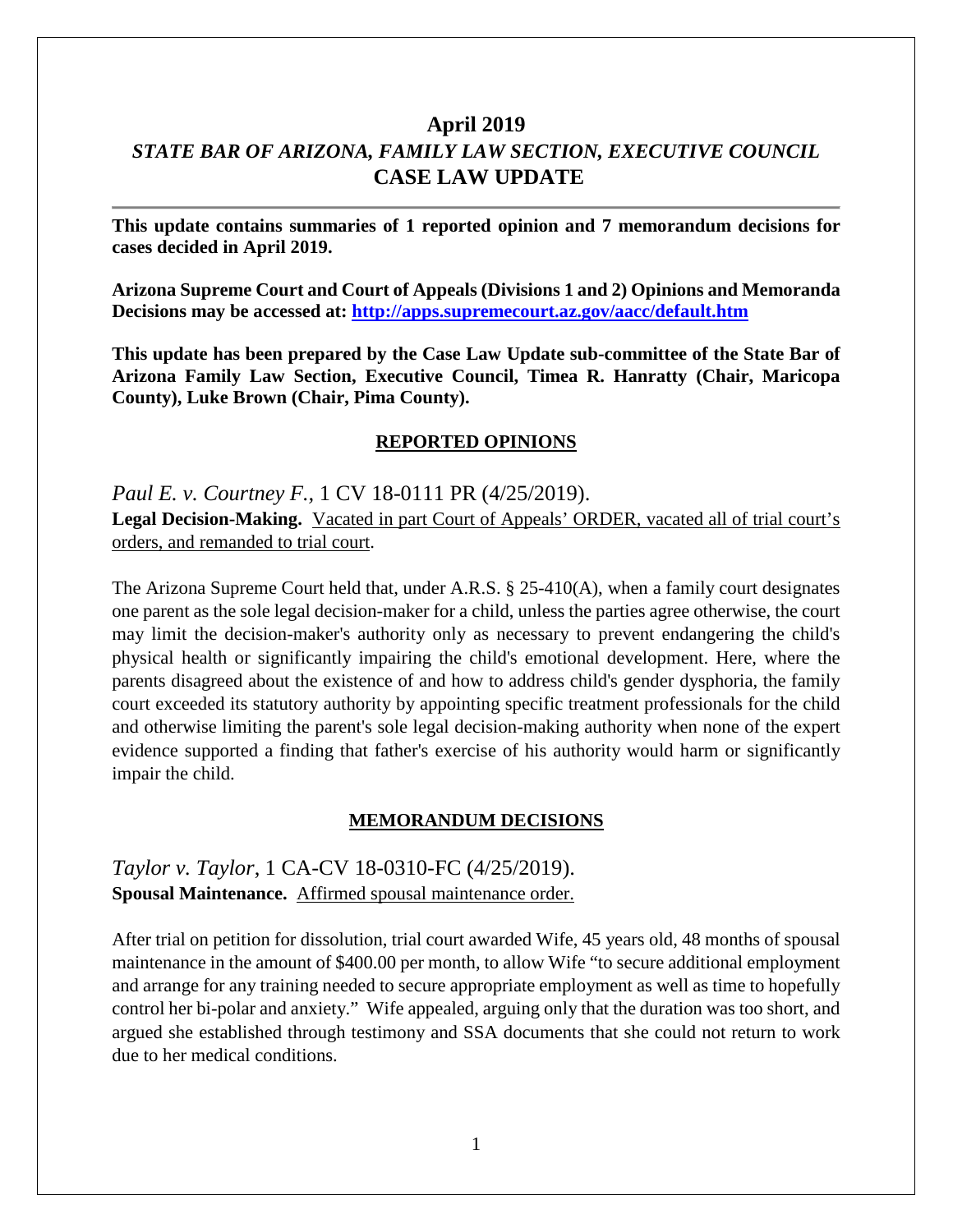The court of appeals affirmed the award, noting that physical and emotional health is only one of many factors in determining spousal maintenance. Furthermore, the evidence from SSA did not establish that Wife could not return to work, Wife had only been receiving the benefits for under a year, and had historically worked before and during the marriage. The court characterized Wife as the recipient spouse who "has neither been absent long from the job market nor lacks the skills needed to presently pursue employment, the marriage was of moderation duration, and the evidence does not conclusively establish" that she is unlikely to return to work. Accordingly, the Court of Appeals held that the 48 month spousal maintenance award is supported by the evidence where the recipient spouse worked before and during part of the marriage and could receive medication and training for medical needs.

## *Fleck v. Antti*, 1 CA-CV 18-0408-FC (4/23/2019).

**Legal Decision-Making; Parenting Time; Modification; Attorneys' Fees.** Affirmed trial court's orders modifying parenting time, continuing joint legal decision-making with Father having final decision-making authority, and awarding Father a portion of his attorneys' fees.

Father originally had primary physical custody and Mother had supervised parenting time every other weekend, although the parties shared joint legal decision-making with Father having final decision-making authority. Mother filed a petition to modify, seeking 50/50 parenting time and final decision-making authority for medical and educational decisions. Father eventually offered 50/50 parenting time, joint legal decision-making with neither parent having final authority, and having the child remain in current school and transition to middle school in different district. Mother rejected the proposal, asked for 60/40 parenting time in her favor, and final decisionmaking authority on all major decisions. The parties proceeded to a hearing and Father requested attorneys' fees due to Mother's unreasonable positions. The family court awarded 50/50 parenting time and continued joint legal decision-making, with Father having final decision-making authority, and awarded Father a portion of his attorneys' fees.

The court of appeals affirmed, noting that Mother's petition sought equal parenting time, Father offered that, and Mother then rejected it and sought more parenting time for herself. Thus, the award of attorneys' fees based on unreasonableness was supported by the record. The court also rejected Mother's argument regarding Father's untimely disclosure of witnesses and exhibits, which was only one day late and a month before the hearing. Accordingly, the court of appeals held that where a parent seeks equal parenting time in a modification action, rejecting an offer of equal parenting time is unreasonable and can support an attorneys' fee award.

## *Huver v. Huver*, 1 CA-CV 18-0268-FC (4/23/2019).

**Child Support; Effective Date of Modification; Due Process.** Affirmed trial court's orders modifying child support.

Father paid child support for two children who primarily resided with Mother under the divorce decree. In June 2014, the older child began living with Father, and in November 2014 Father petitioned to modify, among other things, child support, and Mother filed a counter-petition. The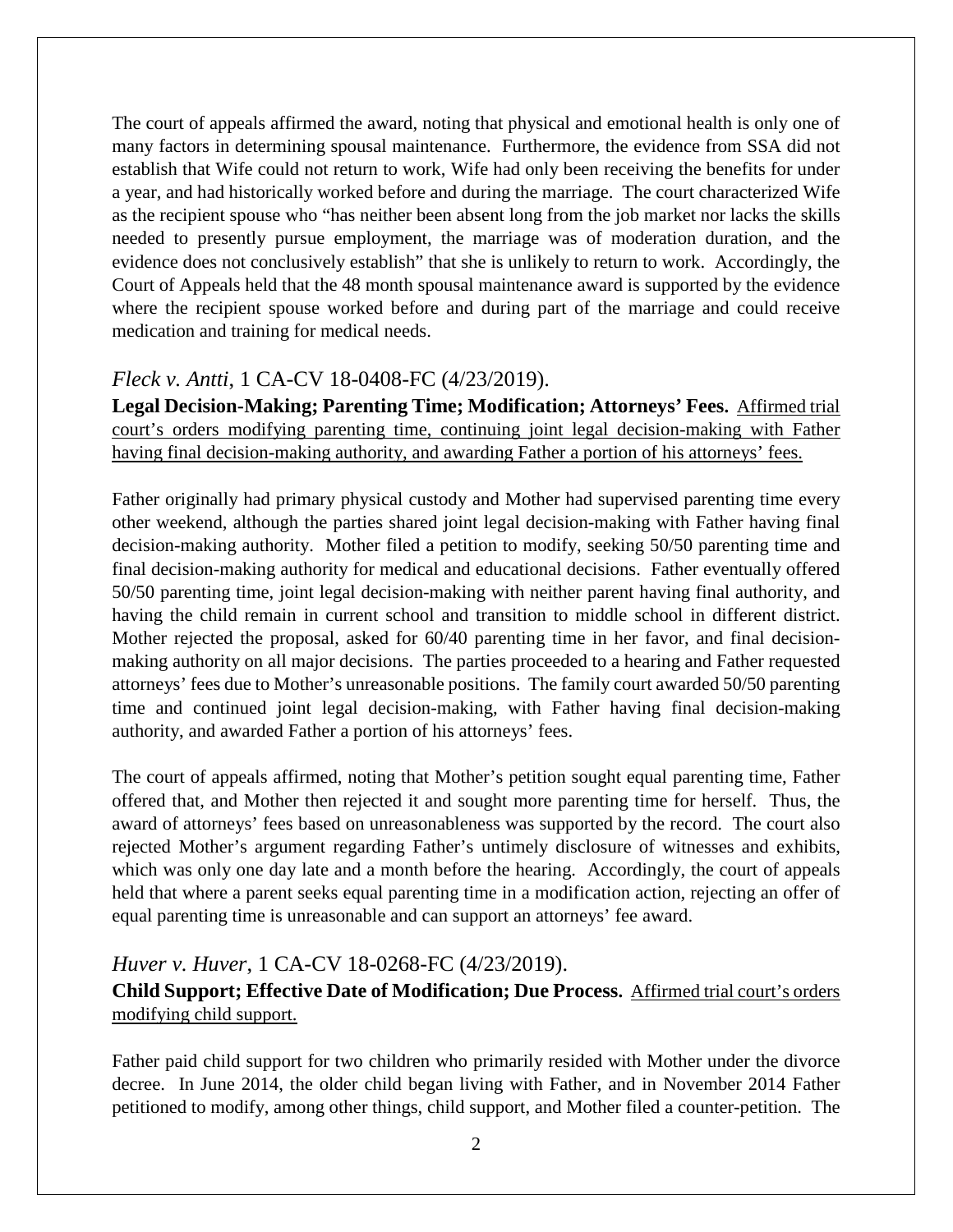parties reached partial agreement, and the court ordered that child support terminated as of March 1, 2015, and recalculation would be pending as of June 1, 2015, when the older child turned 18 and graduated high school. The trial court dismissed Father's petition but not Mother's, and eventually held a hearing in January 2018. The trial court held that the February 2015 order suspended the child support obligation until June 1, 2015, and child support for the younger child recommenced on June 1, 2015. The court entered two child support orders; one for June 1, 2015 to October 1, 2016, and November 1, 2016 forward due to increased incomes.

On appeal, Father argued the trial court could not modify his child support because it had terminated March 1, 2015, and Mother did not file a new petition to establish. The court of appeals held the February 2015 order was temporary, and only suspended child support until June 2015, but did not end it. Furthermore, the court never dismissed Mother's counter petition, and the issue of child support was properly before the court. The retroactivity to June 2015 was appropriate as well, due to the February 2015 in effect. The court did not remand for new financial evidence due to Father's failure to provide the transcripts on appeal, and after the court noted that Father had listed several financial exhibits but failed to offer them into evidence. Accordingly, the Court of Appeals ruled that where a court order only terminates child support temporarily until a stated date, and a petition is still pending, retroactivity until the stated date is appropriate and there is no denial of due process as the issue is still before the court.

### *Sawalqah v. Sawalqah*, 1 CA-CV 18-0226-FC (4/18/2019).

**Consent Decree; Due Process; Attorneys' Fees.** Vacated portions of family court's decree and remanded for proceedings consistent with opinion.

During divorce proceedings, the parties disagreed on issues but ultimately agreed to settlement terms on everything except a community lien. Parties filed a notice of settlement and request to vacate trial, and either party could request a hearing to resolve the lien. Disputes arose regarding the community lien, keeping another property on the market, and division of medical expenses. Husband lodged a decree and Wife objected. The family court adopted the decree without an evidentiary hearing.

The Court of Appeals found that Wife timely requested a hearing on the contested issues and objected to the proposed decree. Rule 45 did not provide a basis for adopting the decree because both parties must sign, which Wife did not. The Court of Appeals also awarded Wife her attorney fees on appeal due to disparity in resources, despite Husband not taking an unreasonable position on appeal. As such, the Court of Appeals held that adopting a proposed consent decree without consent from the other spouse and declining to hold a hearing to resolve disputed issues violates procedural due process.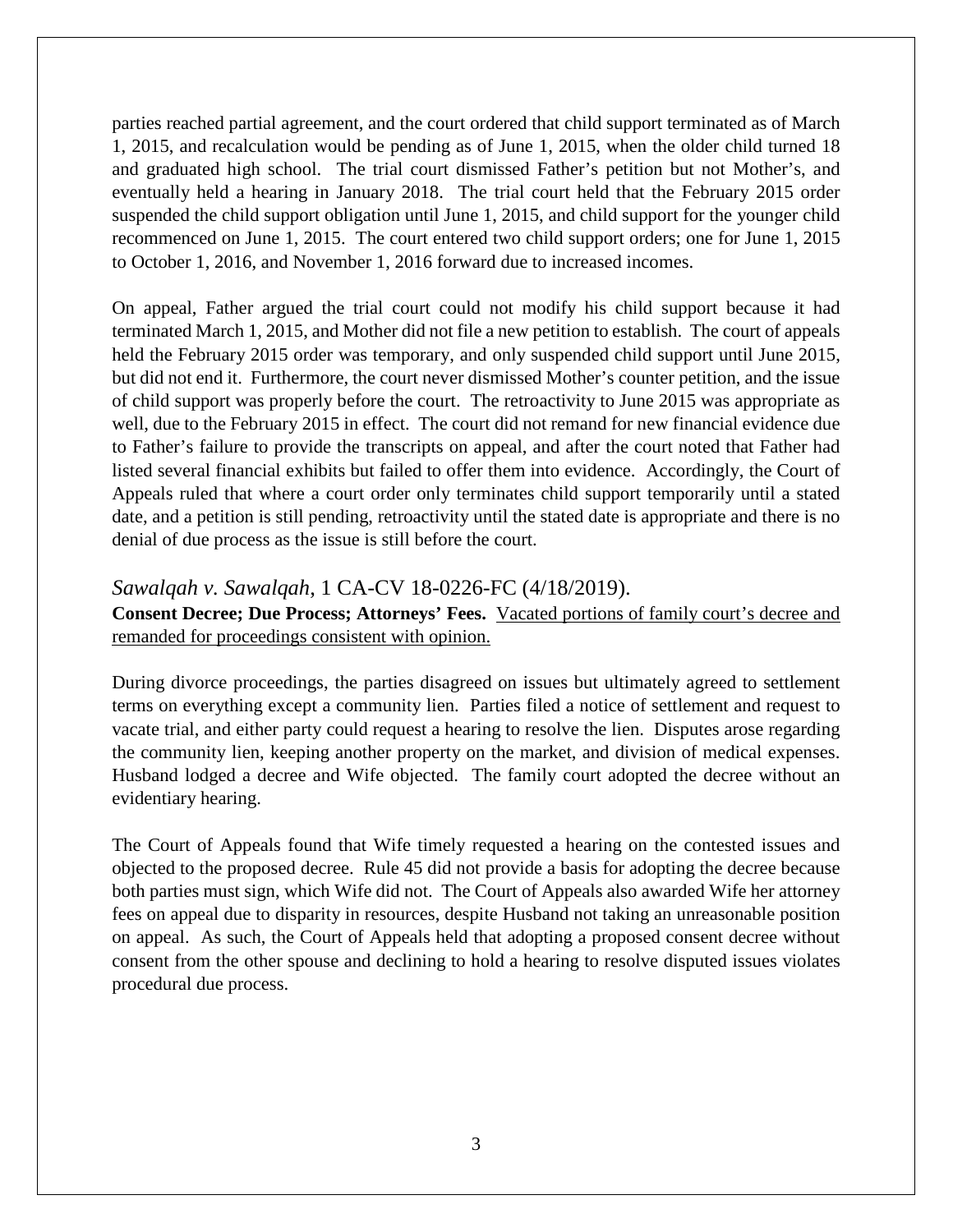### *Halloum v. Hasasneh*, 1 CA-CV 18-0353-FC (4/16/2019).

**Expert Disclosure Deadline; Attribution of Income for Child Support Purposes.** Affirmed family court's orders precluding expert report as untimely disclosure and attributing income to Husband for purposes of child support.

Wife and Husband ran a business together and kept large amounts of cash and jewelry in the marital home. After Wife filed for divorce, Husband shut down the business within four months, and removed the cash and jewelry from the home. The family court set a trial date and an expert disclosure date 60 days prior to that date. Husband filed a motion to continue trial after the disclosure deadline had passed. The court granted the motion to continue, but precluded Husband's expert report because it did not comply with the original disclosure deadline. At trial, the family court attributed \$20,000 per month in income to Husband.

On appeal, the Court of Appeals distinguished *Johnson v. Provoyeur*, where the trial court continued the trial and expressly reset the disclosure deadline. Here, Husband missed the expert disclosure deadline and then filed his motion to continue, and did not request an extension for disclosures. The Court of Appeals affirmed the allocation of the cash and jewelry due to Husband's lack of credibility and Wife's testimony being credible. Finally, the Court affirmed the trial court's imputation of income for child support purposes, noting that the trial court applied all five *Pullen* factors and made findings as to each one. Furthermore, Husband shut down the business to minimize financial obligations to Wife, and the change in income was not justifiable or reasonable. As such, the Court of Appeals held that a trial continuance does not automatically extend the deadline for expert disclosures unless otherwise expressly stated and that shutting down a business to minimize financial obligations to a spouse may result in attribution of income.

### *Reiss v. Reiss*, 1 CA-CV 18-0395-FC (4/16/2019).

**Modification of Parenting Time; Sanctions.** Affirmed orders modifying parenting time and entering contempt sanctions.

The parties were divorced in 2017, and the trial court awarded them both parenting time with the children. In June 2017, Father requested a modification of Mother's parenting time due to Mother's violation of court orders regarding therapy sessions. Mother was ordered to schedule an evaluation with a mental health professional, which she agreed to do, and then refused until the trial court suspended her parenting time. The trial court eventually awarded Mother back parenting time but sanctioned her for failing for follow court orders and ordered her to reimburse Father for child support he paid while he had the children full-time, and other expenses he had paid.

The Court of Appeals rejected Mother's argument that the family court failed to make -403 findings. Rather, the Court of Appeals held that modification of parenting time is governed by A.R.S. § 25-411, which requires certain facts but does not require findings reduced to writing as - 403(B) does. The court also held the failure to cooperate with orders may result in monetary sanctions under a court's inherent authority and A.R.S. § 25-324, and upheld other reimbursements to Father. As such, modification of parenting time does not require written -403 findings and.